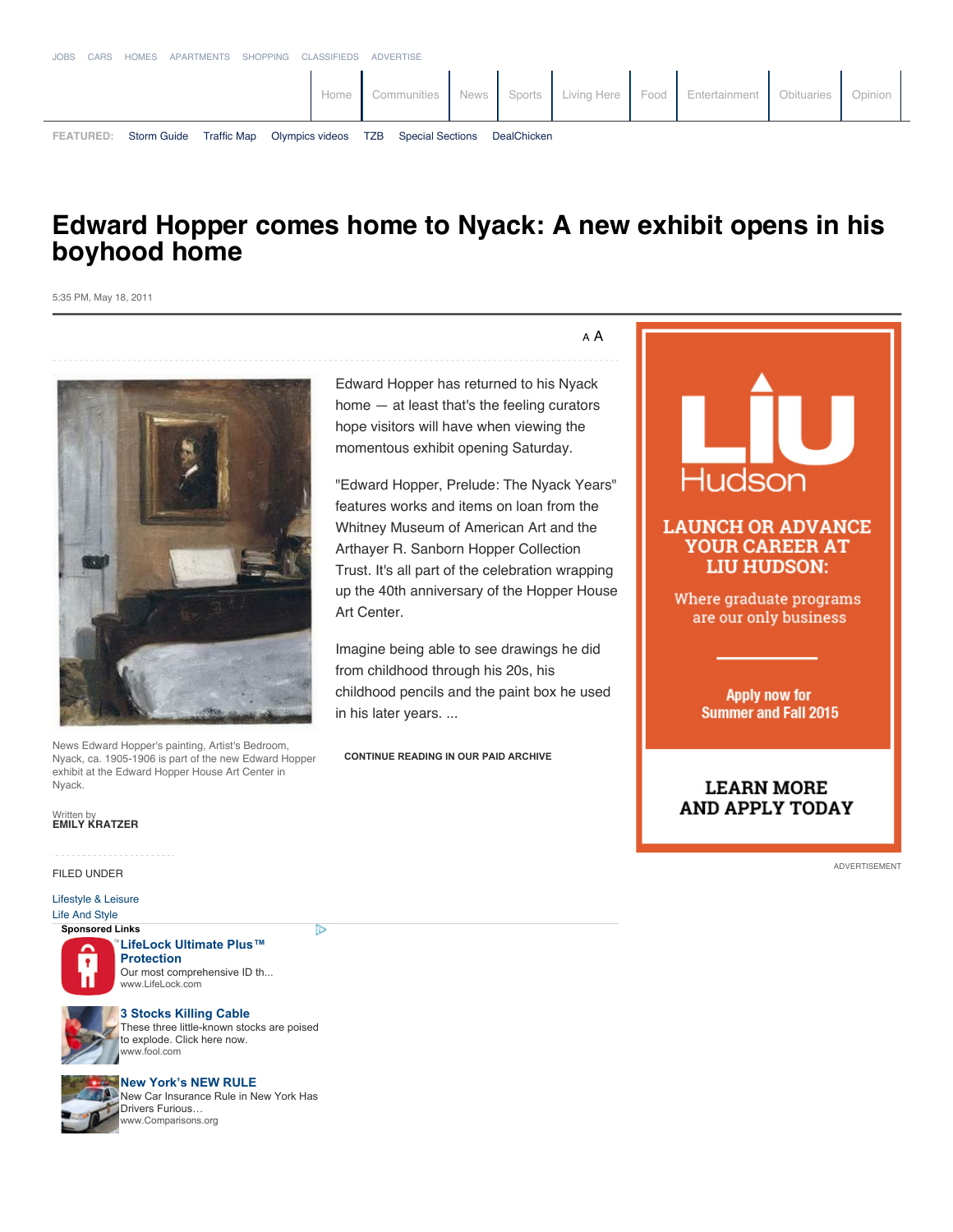

ADVERTISEMENT



ADVERTISEMENT

Site Map | Back to Top

| <b>HOME</b>        | <b>COMMUNITIES</b> | <b>NEWS</b>          | <b>SPORTS</b>     | <b>OPINION</b> | <b>FOLLOW US</b> |
|--------------------|--------------------|----------------------|-------------------|----------------|------------------|
| <b>LIVING HERE</b> | Westchester        | <b>ENTERTAINMENT</b> | <b>OBITUARIES</b> |                | <b>Twitter</b>   |
|                    | Putnam             |                      |                   |                | Facebook         |
|                    | Westchester        |                      |                   |                | <b>Mobile</b>    |